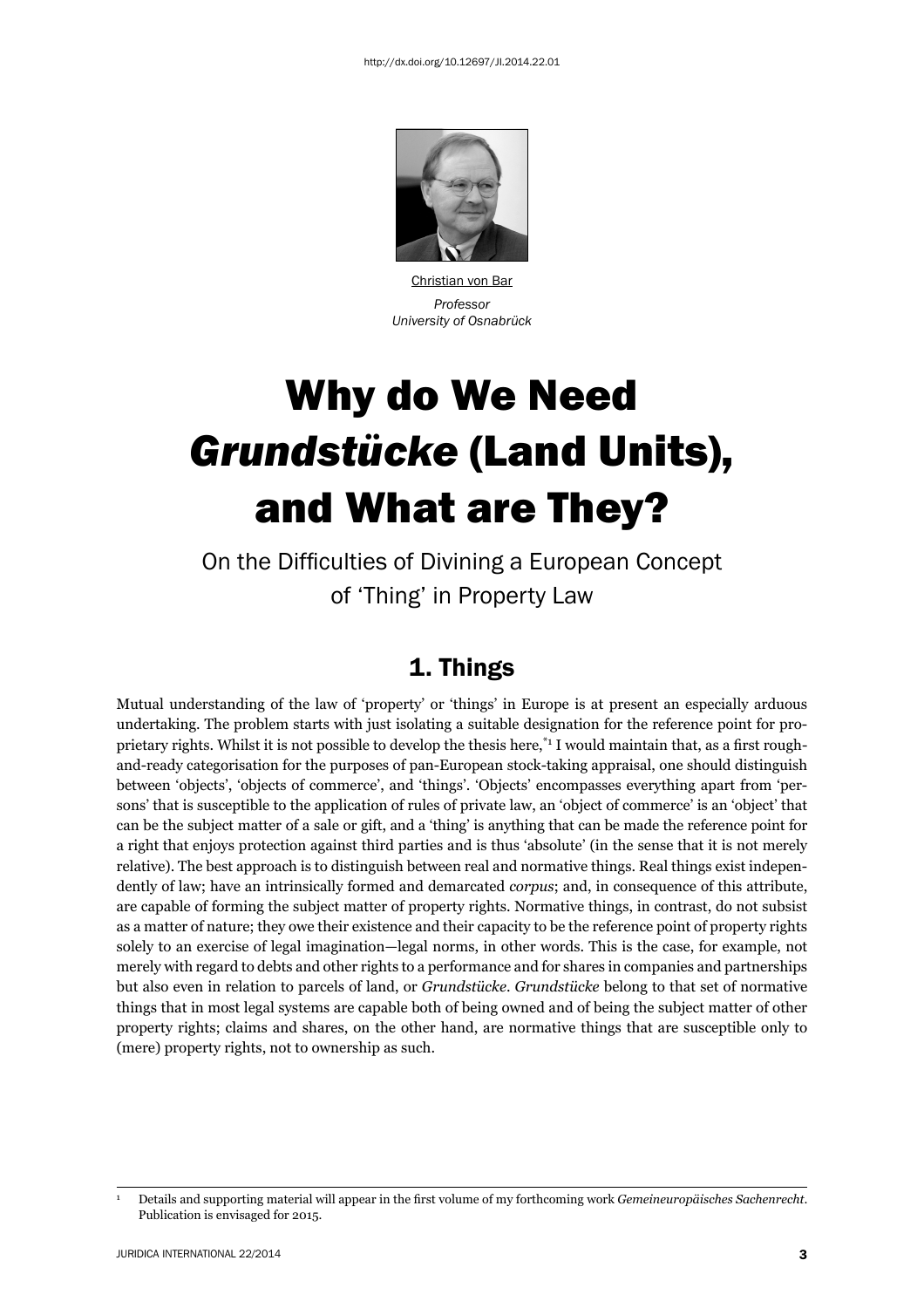### 2. Terminology

Normative things may be subdivided into things with a physical substratum and purely normative things. Both have hitherto lacked a uniform European terminology. With regard to things in the first group, the word 'Grundstück' (literally meaning 'piece of land'), which is also invoked by Germany's Bürgerliches Gesetzbuch, or BGB (albeit with a technical signification of its own), seems to all intents and purposes an appropriate label within the domain of German-language legal scholarship. The German language simply lacks a better word. In the end, some word has to be used, and 'Grundstück' is at least not a bad choice. Of course, each legal language must find its own expression for the *Grundstück* concept. That the common law (which is not alone in this) lacks a genuine linguistic equivalent for *Grundstück*\*2 and that even the legal systems that invoke the word as a *terminus technicus* associate it with variant meanings\*3 is simply something that has to be taken on board. For legal scholarship in the English language, no ready candidate presents itself, for terms such as 'land' and 'parcel [or plot] of land' already carry very different signification. Their inappropriateness emerges all the more clearly as we probe the ramifications of the *Grundstück* concept. A tentative suggestion—inspired by the official English-language translation of the Swedish Land Code (the Jordabalk, or JB)<sup>\*4</sup>—might be 'land unit'. The Estonian language, I am informed, has no difficulty here and can operate with the word 'maatükk'.

### 3. Entities of the landscape capable of being the subject matter of property rights

What, in substance, is at issue? The answer is that, in forming *Grundstücke* (or, more precisely, entities for which we use that nomenclature in the text that follows), legal systems create objects in the landscape that are capable of supporting property rights. A landscape or terrain, although readily perceptible to the senses and hence often (but rashly) labelled 'corporeal', is not in itself a thing. Things—that is to say, entities capable of

- 2 'Estate' would be a suitable word, but it is no longer used to denote the subject matter of rights in land; rather, it refers to the rights themselves. 'Grundstück' may best be translated perhaps as 'tenement'. The latter word has the advantage that, in contrast to 'estate', it at least describes a thing (what is held, not how long it is held). Nowadays, however, the concept is often (especially in Scotland) confined to application for flats. Furthermore, the term extends further than the notion of *Grundstück* we are invoking, because 'tenement' also encompasses some rights in land (as does the word 'hereditaments' and also another use of 'Grundstücke', within the meaning of German law: see §96 of Germany's Bürgerliches Gesetzbuch, or BGB).
- Article 46 §1 of the Polish civil code defines *Grundstücke* as 'parts of the earth's surface that are the object of special ownership'; §27(a) of the Czech Cadastre Law (344/1992) defines a *Grundstück* (albeit expressly only for the purposes of the same legislation) as the 'part of the earth's surface that is partitioned off from the neighbouring parts by the boundary of a regional authority or by the boundary of an area of land registration'. A distinction is drawn between *Grundstücke* and parcels of land (plots). Only parcels of land—areas or spaces that are described and recorded in the land register—may be transferred. A *Grundstück*, however, even if it only amounts to a portion of a plot, can also be leased and can be acquired by prescription (J. Spáčil, M. Spáčil. *Přehled judikatury ve věcech občanskoprávních vztahů k pozemkům*. Prague 2011, p. 85). Possession of part of a plot (a 'Grundstück' in the sense of this terminology) requires real and outwardly visible demarcation, but such demarcation is also sufficient (a *Grundstück* must merely make itself manifest, according to Supreme Court 23.1.2002, 22 Cdo 96/2000, Soubor civilních rozhodnutí Nejvyššího soudu C 987, and also Supreme Court 30.4.2006, 22 Cdo 806/2006; see http://www.nsoud. cz/Judikatura/judikatura\_ns.nsf/WebSearch/A6791F824D7F0DBBC12579830059A423?openDocument&Highlight=0). The most neutral concept in Austrian law is that of 'land'. A tract of land becomes a *Grundstück* when it is registered with its own number as part of a cadastral municipality in the boundary cadastre or the land-tax cadastre (under §7a of the Austrian Vermessungsgesetz, or VermG, and §5 (1) of the Austrian Allgemeines Grundbuchsanlegungsgesetz, AllgGAG). Subsection 7a (1) of the VermG gives the following definition: 'A *Grundstück* is that part of a cadastral municipality that is designated as such with its own number in the boundary cadastre or the land-tax cadastre.' To some extent, the notion of a plot or parcel of land (*Parzelle* or *Grundparzelle*) is used as a synonym for the notion of a *Grundstück*. These cadastres are the foundation of the land register; their data on the location and boundaries of *Grundstücke*, along with the mode of use of each *Grundstück*, are carried over to the land register (§2 (2), sentence 1 of the Austrian Grundbuchumstellungsgesetz). As for Spanish law, TS 10.12.1960, RAJ 1960, No. 4095, on pp. 2664, 2666, once described a *fi nca* as 'a portion of the earth's surface that is enclosed by a polygonal line and is the object of ownership'. Portuguese law, in contrast, refers only to the ground (*solo*) and not the earth's surface (*superficie*). Under Article 204 (2) of the Portuguese Cödigo Civil (CC), the idea of an agricultural *Grundstück* corresponds to a bounded part of the ground and what we might call an urban *Grundstück* is a building connected to the ground.
- 4 The translation of Chapter 1, §1 begins thus: 'Real property is land. This is divided into property units. A property unit is delimited either horizontally or both horizontally and vertically.' The term 'property unit', while avoiding the two-dimensionality flaw of terms such as 'parcel of land', has the weakness that 'property' as a word is overly inclusive. The official English translations of Sweden's land law and cadastral legislation are accessible via the Kungliga Tekniska högskolan (Swedish Royal Institute of Technology) Web site, at http://www.kth.se/abe/inst/fob/avd/fastighetsvetenskap/publikationer/slcl.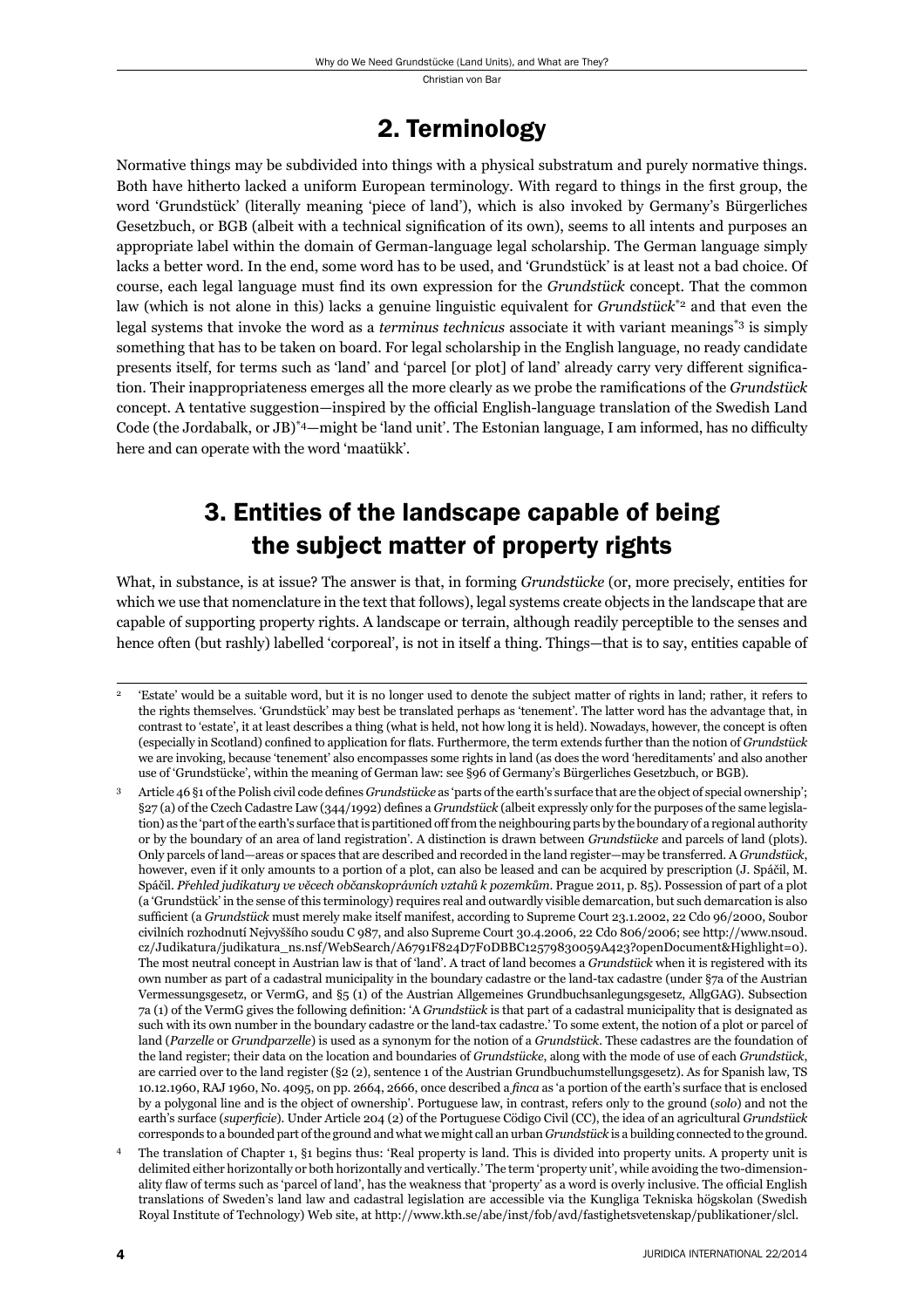being the reference point of property rights—come into being within a terrain only once it is parcelled out. It is only after subdivision into distinct plots of land in accordance with the rules of law created for that purpose<sup>\*5</sup> that subsisting or potential\*6 entities capable of supporting property rights emerge—namely, *Grundstücke*.

# 4. The purpose of forming *Grundstücke*

To understand what *Grundstücke* are, one must first address the preliminary question of why one actually needs the legal concept of *Grundstücke*. The answer varies from one field of law to another. There are large areas of law that require the notion of 'movables', but not that of *Grundstücke*, in order to reach their goals; as a rule, criminal law belongs to that category.\*7 Conversely, even though they are all concerned with *Grundstücke*, property law, on the one hand, and, for example, tax law, land-surveying law, planning law, and construction law on the other, need not read the concept in the same way and indeed do not do so.\*8 Not

<sup>5</sup> This is stated imprecisely by M.I. Spyridakis. *Epitomo Nomikó Lexikó*. Athens and Komotini, Greece 2008, p. 9 (as soon as the various parts of Earth's surface are demarcated and marked off from one another by natural or artificial markings, a *Grundstück* arises; however, that is the case only where a legal system does not actually require more than such action, and those times, if they ever existed, have long since passed). An interesting insight into earlier conditions might be furnished by Swedish legislation. It provides that the boundaries of a *Grundstück* (actually, *fastighet*), once they have been determined under the law (*lagligen bestämd*), follow the ground markings fixed in accordance with the law (*laga ordning*). If those markings can no longer be ascertained with certainty (*fastställa med säkerhet*), they are identified through the aid of cadastral plans (*förrättningskarta*), purchase documents, and possession and other criteria. If statutorily recognised ground markings are entirely absent, a *Grundstück* is determined with the aid of a plan (a *karta*) and documents (see Chapter 2, §3 of the JB). If need be, one may also resort to border posts (*rå*) and mounds of stones (*rör*) and to other markings accepted in ancient times (Chapter 2, §4 of the JB).

<sup>6</sup> A 'landscape', therefore, is not even an ownerless thing. Even ownerless things must at least be 'things'—i.e., potential subject matter of property rights. Consequently, besides real things, only *Grundstücke* (or, according to the national terminology, immovables) and not 'land' can be ownerless. Section 928 of the German BGB, for example, permits abandonment of a *Grundstück*. In consequence, it becomes ownerless until the state exercises its right of appropriation, as it is entitled to do, and this is registered in the land register. However, under Article 1345 of the Portuguese CC (which is based on the almost identically worded Article 827 of the Italian Civil Code), 'immovable things [*coisas imóveis*] without a known owner are regarded as state property'. In Italy and Portugal, state ownership thus arises automatically, *ex lege*. Therefore, immovables are never ownerless; an act of appropriation is not required. The situation is the same in Spain. *Inmuebles* (or *bienes inmuebles*) likewise vest in the state if they have no other owner (under Article 17 of the Law on the Property of the Public Administration, or 'Ley del Patrimonio de las Administraciones Públicas', law 33/2003, of 3.11.2003; see also L. Díez-Picazo, A. Gullón. *Sistema de Derecho Civil*, Vol. III, Part 1: Derechos Reales en General, 8th ed. Madrid 2012, pp. 176–177).

<sup>7</sup> In the German Criminal Code, the word 'Grundstück' appears only in §106b (on disturbing the activity of a legislative body in its building 'or the appurtenant *Grundstück*'). In some ancillary criminal legislation (e.g., in §18 (1) 13) of the Waste Shipments Law, or 'Gesetz zur Ausführung der Verordnung', ' (EG) No. 1013/2006 des Europäischen Parlaments und des Rates vom 14. Juni 2006 über die Verbringung von Abfällen und des Basler Übereinkommens vom 22. März 1989 über die Kontrolle der grenzüberschreitenden Verbringung gefährlicher Abfälle und ihrer Entsorgung'), a person may be punished for denying a representative of the relevant authorities 'entry to a *Grundstück* or living quarters, offices, or business premises'. Section 287 of Germany's Strafgesetzbuch (StGB) criminalises unlicensed lotteries of 'immovable things'. All of these provisions obviously have nothing to do with protection of property rights; *Grundstücke* can be neither stolen (§242 of the German StGB) nor embezzled (§246 of the StGB). However, in Portugal and Spain, besides altering of boundary markers, the usurpation of property rights in immovables (the *usurpação de coisa imóvel* and the *usurpación de derecho real inmobiliario*, respectively) is a criminal offence (under Article 215 of the Portuguese Código Penal (CP) and Article 245 of Spain's Código Penal). The notion of the immovable found in Article 215 of the Portuguese CP corresponds to that of an immovable in Article 204 of the Portuguese CC (J.M. Damião dar Cunha, in Jorge de Figueiredo Dias (ed.). *Comentário Conimbricense do Código Penal, Parte Especial: Artigos 202.° a 307°* (Vol. II). Coimbra, Portugal 1999, pp. 261–262, 270).

<sup>8</sup> An example from German building regulations is to be found in §4 (1) of the Lower Saxony Bauordnung (BauO): 'The building plot is the *Grundstück*, within the meaning of civil law, on which a building project is carried out or on which a structural work is located. The building plot may consist of several adjacent *Grundstücke* if and to the extent that a public-land charge ensures that all structural works on the *Grundstücke* would comply with the public building regulations if the *Grundstücke* were one *Grundstück*.' An example from German tax law can be seen in §70 of the Bewertungsgesetz, specifically §70 (1): 'Every economic unit of patrimony in land constitutes a *Grundstück* within the meaning of this law. (3) A building that is constructed on another's ground [...] is a *Grundstück* within the meaning of this law even if it has become a component part of the ground.' In Portugal, there are at least four separate definitions of 'prédio' (referring to a *Grundstück*). Article 204 (1) (a) of the Portuguese CC regards the rural and urban *Grundstücke* (*prédios rústicos e urbanos*) as immovable things (*coisas imóveis*). In translation, '[a] rural *Grundstück* is a delimited part of the soil and the existing constructions on it that are not economically independent, and an urban *Grundstück* is any building incorporated into the soil with the land that will serve as an amenity' (*ibid*., Article 204 (2)). Article 1 (2) of the regulation on the land cadastre (Regulamento do Cadastro Predial, DL 172/95, of 18.7.1995) defines the word 'prédio' as referring to 'a limited portion of the earth's surface, one that is juridically independent, including water, plantations, buildings, and constructions of every kind that are present on it or are attached to it with an enduring quality, as well as independent units within the regime of condominium-ownership'. However, under this provision, the idea of *Grundstück* within the meaning of the law on cadastres does not encompass those waters,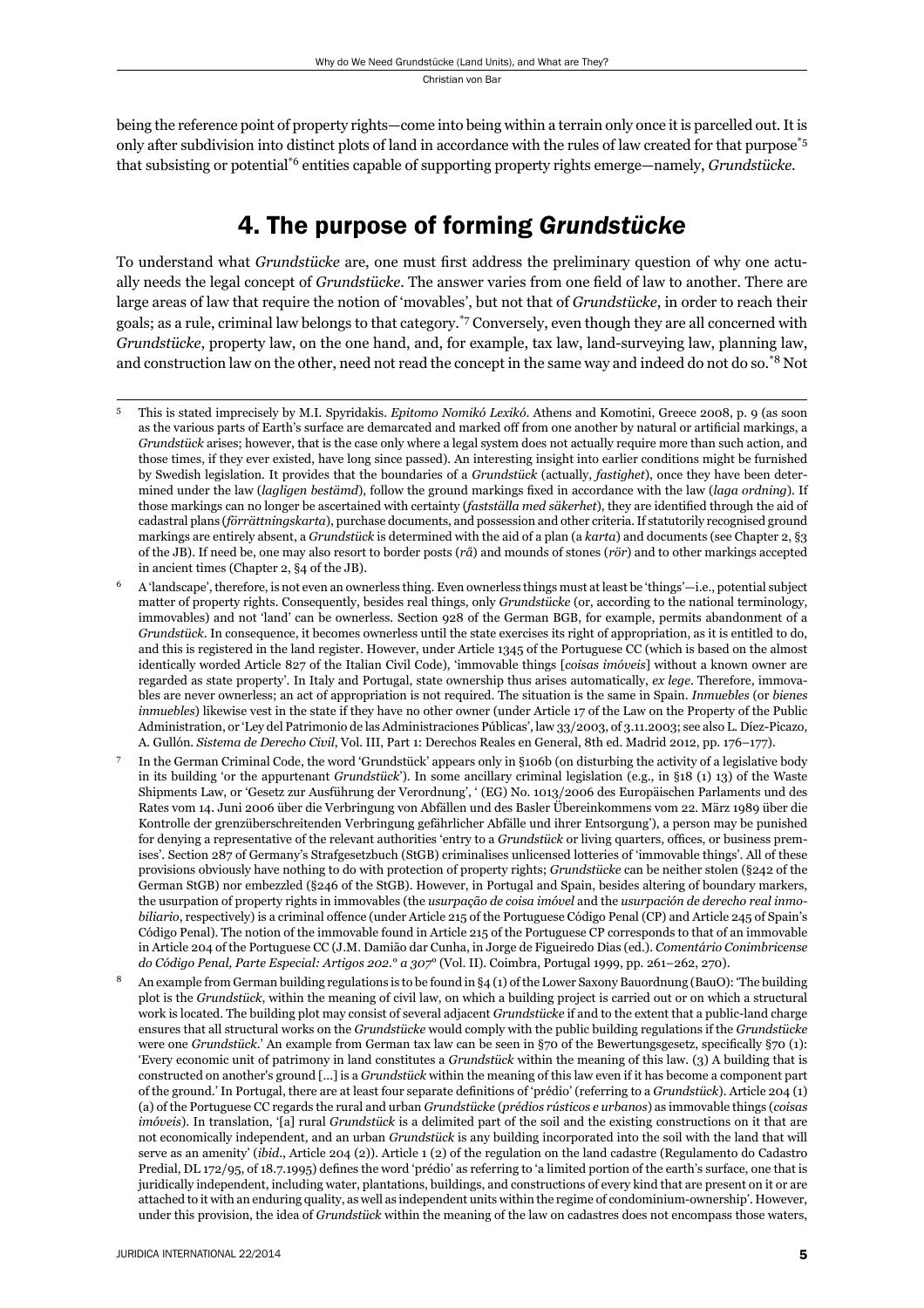even the law of obligations and the law of property necessarily operate at all times to the same end with the notion of *Grundstücke*; therefore, they also endow it with distinctly different content.\*9 It follows that one has to confine oneself to a property-law notion of *Grundstücke* and, as a first step, settle for the proposition that the formation of *Grundstücke* serves the purpose of setting up property rights for the usable parts of the planet. Without *Grundstücke*, that would be impossible: without them, there would be no entity susceptible to control; no-one would know which part of Earth is the subject matter of the relevant property right.

### 5. Products of imagination

*Grundstücke* for the purposes of property law are, accordingly, things in which, as in the landscape from which they are cut out in normative excision, a physical substratum inheres. The so-called law of immovables refers to this at numerous points. Indeed, a not inconsiderable number of the property rights that may be acquired in accordance with its rules would otherwise be quite inconceivable: rights of occupation and rights of way, to name but two, are cases in point. That does not mean, however, that *Grundstücke* owe their character as things to the materiality of the soil that forms part of them. The opposite is the case. Properly analysed, their element of earthy foundation does not even confer on them the quality of corporeality. Of course, one can stand in a field and get one's shoes dirty; in this sense, one may say there is a 'corporeal' thing when referring to the field. That, however, is not the sense of 'corporeality' that is determinative for the purposes of property law. The paramount task for this 'law of things' lies, rather, in constructing an 'entity' in the first place—that is, in constituting as a normative matter a spatial unit capable of supporting property rights.\*10 Real things derive from their corporeality a demarcation to other things; this determines their capacity to be the subject matter of property rights. The position is different for *Grundstücke*. They

plantations, buildings, and constructions listed at the end of Article 2, item 1 of the Code on Council Tax (DL 442-C/88, of 30.11.1988, (i.e., the 'Código da Contribuição Autárquica'), since superseded by the Property Tax Code (CIMI), or 'Código do Imposto Municipal sobre Imóveis', DL 287/2003, of 12.11.2003). Article 2 of the Portuguese CIMI, for its part, reads: 'For the purposes of this code, 'prédio' means every fraction of the territory, including waters, plantations, buildings, and constructions of every kind, that is incorporated into the fraction with an enduring quality or is set upon it, provided that these are part of the patrimony or a natural or legal person and under normal circumstances have an economic value, along with the waters, plantations, buildings, and constructions […] on the terrain [*terreno*] that enjoy economic independence […], even if they are situated on a fraction of the territory that is a component part of another patrimony […].' The Land Register Code (or Código do Registo Predial), DL 224/84, of 6.7.1984, for its part, serves the purpose of publicising the legal relationships associated with the *Grundstücke* and providing for legal certainty in 'dealings' (*comércio jurídico imobiliário*) with them. Consequently, the notion of *Grundstück* in land-registration law does not draw on Article 204 of the Portuguese CC; it is based instead on the cadastre and tax law. *Grundstücke* and immovable are thus one and the same for the purposes of the law on land registration (Seabra Lopes. *Direito dos registos e do notariado*, 6th ed. Coimbra, Portugal 2011, pp. 322–324).

<sup>9</sup> In German law, for example, the notion of 'tenant relationships related to a *Grundstück* (in §578 of the German BGB) encompasses the letting of part of the surface of a camping site (OLG Frankfurt, 20.6.1985, NJW-RR 1986, p. 108) and the letting of the outside wall of a house for the attachment of a vending machine (see O. Palandt. Introduction to §535 (97). – W. Weidenkaff (ed.). *Bürgerliches Gesetzbuch*, 71st ed. Munich 2012). The position is similar in Portugal. Portuguese law admittedly does not follow the German conceptual distinction between tenancies with fruits (*Pacht*) and tenancies without (*Miete*), but it does differentiate between renting (*contrato de locação*) immovable things (*arrendamento*) and renting movables (*aluguer*). *Arrendamento* encompasses all immovable in the sense of Article 204 (2) of the Portuguese CC and, thereby, for example, urban and agricultural *Grundstücke* (Pires de Lima und Antunes Varela, *Código Civil Anotado, Artigos 762-1250* (Vol. II), 4th ed. Coimbra, Portugal 2010, Note 2 to Article 1023, p. 344). The tenancy may be related to either the whole *Grundstück* or merely parts of it. In the case of urban *Grundstücke*, for example, outside walls and terraces may be leased for advertising purposes and windows may be leased to persons who wish to watch a festive procession (L. Menezes Leitão. *Direito das obrigações*, Vol. III: Contratos em especial, 4th ed. Coimbra, Portugal 2006, pp. 308–309).

<sup>10</sup> This is not the same as the phenomenon conceptualised in Austria by means of the notion of the 'corpus' of the *Grundstück*  or land register. Under Austrian law, one or more *Grundstücke* may together be registered in the land register as a so-called *Grundbuchskörper* (land-register *corpus*), where they together constitute a *Grundbuchseinlage* (or land-register enclosure) (J.C.T. Rassi, Grundbuchsrecht, paragraph 5). It is even possible for *Grundstücke* that are not spatially connected with one another to be registered as a single land-register *corpus* (see §§ 5 and 34 of the AllgGAG). The Austrian concept of the land-register *corpus* is derived from that of the *corpus tabulare* and therefore is designed only to express the proposition that not just the surface of the ground but also the strata of earth under it, the airspace above it, and the component parts of the *Grundstück* (most especially the buildings) forming parts of the legal entity constitute the land-register enclosure (see J.C.T. Rassi, *loc.cit*.). On this basis, Heinrich Demelius (*Österreichisches Grundbuchsrecht: Entwicklung und Eigen*Article Vienna 1948, p. 17) has commented that 'it is indeed not a surface but a *corpus*'. That is admittedly correct without qualification, but it does not latch on to the critical point; in reality, Demelius has put the cart before the horse. That is because spatiality does not invest *Grundstücke* with any corporeality in the sense of being marked off. Yet it is precisely on that point that they differentiate themselves from the so-called 'movable' things. In the case of *Grundstücke*, the corporeality has to be generated by a determination by the legal system.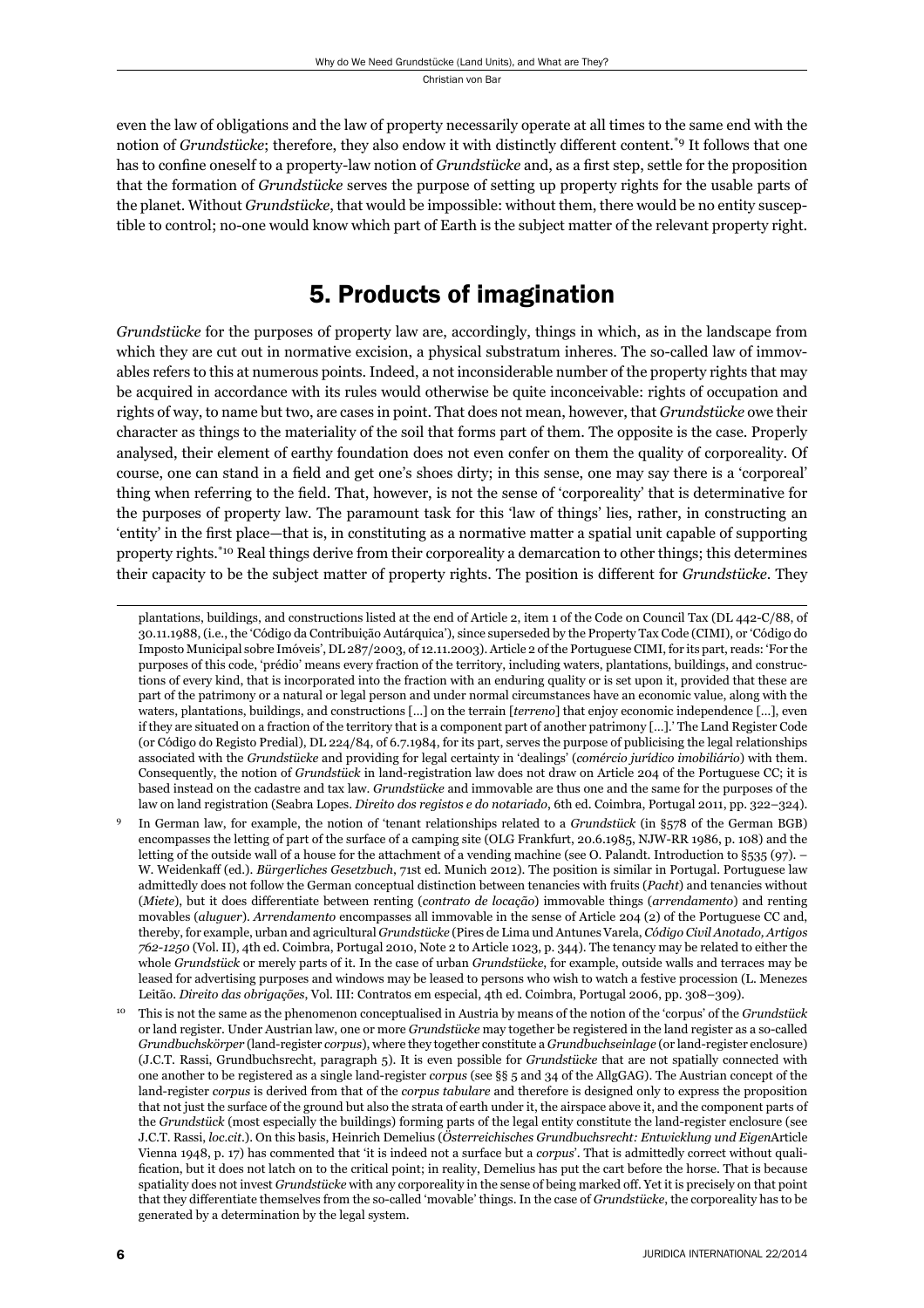must fi rstly be fashioned by the legal system into a thing (into a *corpus*), and, moreover, this must be done from all sides—i.e., in the airspace, in the earth, and in the surface area. Their characteristics determined by the physics of nature are (as such) actually an obstacle to the quality of being a thing. This issue can be overcome only by the legal system. Consequently, *Grundstücke* owe their existence and their capacity to be the subject matter of property rights entirely to property law. *Grundstücke* are admittedly things with a physical substratum, but they are nonetheless normative things. They resemble the geometric figures that would arise if, by means of a computer program, three-dimensional gridlines were superimposed on the farthest-flung part of the earth. In the end, *Grundstücke* in the sense applied in property law are products of imagination. *Grundstücke* do not exist as a product of nature—that is to say, they are not separated from one another by corporeality. Their individualisation is a consequence of legal intervention. One could say that *Grundstücke* are needed everywhere, yet they are required only where people monopolise not merely the use of goods and rights but also the use of their living space on Earth by means of property law. Societies of hunter-gatherers do not have a concept of *Grundstücke*; planned economies need them only to a limited extent\*11; and for the use or exploitation of the oceans and sea beds, the notion of constructing *Grundstücke* is unworkable in its very approach. That is because the formation of *Grundstücke* for the law of property serves the purpose of monopolising resources in the hands of private individuals or corporations. Such monopolisation is ruled out in those regions that belong, or should belong, to everyone.

Because *Grundstücke* are legal constructs, they can only be partitioned\*12 and merged in accordance with legal rules. The partitioning of *Grundstücke* is an everyday occurrence; merger, in contrast, is not. Nevertheless, it remains correct that the number and size of *Grundstücke* may be increased and decreased. What cannot be increased is only the land itself that a *Grundstück* normatively requires for its formation. That makes interests in land a particularly coveted asset. That asset's monopolisation necessitates stable relations, and stable relations demand a large measure of legal certainty. Where something is very much coveted, moreover, it is unsurprising to find from a comparative-law perspective a variation in the breadth of normative regulation which is often quite appreciable. The law on the formation of *Grundstücke* and the law on the use of *Grundstücke* confirm this. The law on the formation of *Grundstücke* is concerned with striking the difficult balance between party autonomy, with aspirations for polymorphism in legal transactions, and the imperative of protecting third parties against excessive complexity; the focus in the law on the use of *Grundstücke* is on ordering optimally tiered entitlements in relation to land among as many individuals and legal persons governed by private law as possible.

### 6. Corporeality, space, and normativity 6.1. A fixed connection with the land

It is repeatedly asserted in discussion of *Grundstücke* that they are made up of areas, 'portions of the surface of the earth'. This is correct in so far as an object of commerce can be characterised as a *Grundstück* only if it is firmly connected to the ground, the *fonds de terre* (French civil code, Article 518).<sup>\*13</sup> It is incorrect,

<sup>11</sup> A striking example can be found in Article 142 of the Civil Code of Tajikistan. Under that provision, only buildings and installations fall under the label 'immovable'. That is because the ground and soil are in the exclusive ownership of the state and are outwith private legal commerce (R. Knieper *et al*. *Das Privatrecht im Kaukasus und in Zentralasien.* Berlin 2010, p. 339).

<sup>12</sup> Depending on the composition of the surface of the landscape, however, the partitioning of *Grundstücke* may be restricted for purposes of ensuring reasonable husbandry. Under Article 1376 (1) of the Portuguese CC, for instance, the area cultivatable in agriculture (arable land or *terrenos aptos para a cultura*) may not be reduced to below the minimum area prescribed for regional cultural unity. Moreover, under Article 1376 (2) of the Portuguese CC, partitioning of rural *Grundstücke* is not allowed if one result is that a parcel would become an enclave—irrespective of whether it would exceed the minimum area prescribed for regional cultural unity. The legislator's intention in setting forth this rule (and in Article 1552 of the Portuguese CC) was to preclude the creation of new servitudes (rights of way, or *servidão de passagem*), which it regarded as one of the problematic consequences of *Grundstücke* divided into small parts (P. de Lima, A. Varela. *Código Civil Anotado: Artigos 1251-1575* (Vol. III), 2nd ed. Coimbra, Portugal 1987, comment 5 on Article 1376, p. 259). Under Article 1377 of the Portuguese CC, however, areas of the ground (*terrenos*) that serve a purpose other than agriculture or constitute parts of urban *Grundstücke* may be divided almost at will. The merger of rural *Grundstücke* belonging to the same proprietor is the subject of the rules in Article 1382 of the Portuguese CC.

<sup>13</sup> Irritatingly, however, it seems that in Europe there is not even consensus about this concept. Therefore, for example, in the Netherlands, *grond* (meaning 'ground') is defined in Article 3:3 of the Burgerlijk Wetboek (BW), which, in turn, invokes Article 5:20 of the BW (material describing in more detail what objects forming the subject matter of the right of ownership of the *grond* are encompassed). It includes the surface of the earth. The surface of the earth is, in its turn, understood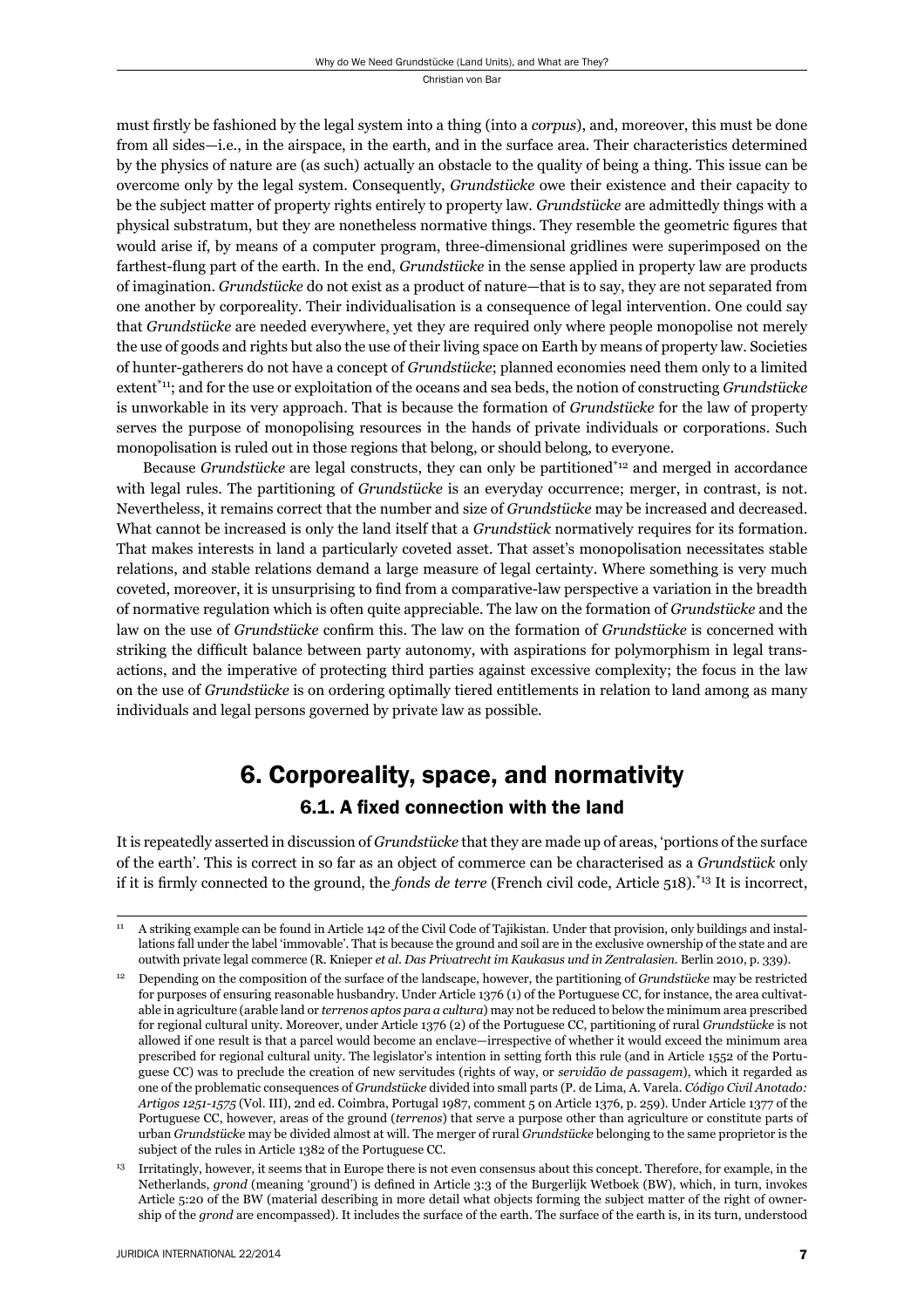however, to regard a mere area of the ground as a *Grundstück*: nobody can step into a two-dimensional area, grow crops on it, or build on it; in terms of property law, one cannot do even the slightest thing with it.

Although its physical substratum—the ground—is, accordingly, insufficient in itself to form a *Grundstück*, it remains necessary as a requirement in the construction of *Grundstücke*. Without a fixed connection with the land, no object becomes a *Grundstück* capable of supporting property rights. The airspace above a house is not a fit object for separate ownership, even if (in cities) money is expended in vast amounts for permission to use it via encroachment with an overhanging high-rise building and the transactions may be labelled a 'sale'.\*14 The converse position, which Section 3(e) of the Irish Land and Conveyancing Law Reform Act 2009 assumes with the proposition that different layers of air above a building may have different owners,\*15 does not convince me. A layer of air remains just a layer of air, though encapsulated in measurements of length, breadth, and height; it still does not form a *corpus*. The open volume for playgrounds and car parks under a modern stilt or pillar construction forms part of the co-ownership of all the fl at-owners in the same manner as a dependent part of the *Grundstück*. For it to become a *Grundstück* in its own right and thus an independent thing, the open space would have to be enclosed. Equally, someone who has established a dwelling on a houseboat<sup>\*16</sup> or the top deck of a double-decker bus cannot claim to have a *Grundstück* of their own. Neither boat nor bus has a fixed connection with the water over which the boat floats or the ground on which the bus stands.<sup>\*17</sup>

#### 6.2. Space

A *Grundstück* captures a space.\*18 That space arises from the notional demarcation from other spaces. Property law, as a notional starting point, draws its horizontal boundaries (offset vertically upward and downward) in parallel to the boundary lines that are projected by survey in two dimensions on the earth's surface. The latter often occurs by resort to a cadastre (if there is one)—i.e., an official description of the parcels of land. The vertical lines run upward and downward perpendicularly to the boundaries that delimit the land as a horizontal plane. Both lines—the horizontal and the vertical—serve to demarcate and define the *Grundstücke*—both in relation to other *Grundstücke* and as against spaces devoid of *Grundstücke*. Everything that the contours of the space delineate (not, we note, everything that is to be found within that space) is the *Grundstück*.

as signifying the upper limit of ownership of immovables (see C. Asser [-F.H.J. Mijnssen *et al*. (eds). *Zakenrecht*, 15th ed. Deventer, The Netherlands 2008, p. 108, item 81) and is itself the subject matter of the right of ownership (T.M. *Parlementaire Geschiedenis van het Nieuwe Burgerlijk Wetboek*. Parlementaire stukken, Book V: Zakelijke rechten. Deventer, The Netherlands 1981, p. 120). If an edifice is placed on the ground and joined to it such that ownership of the edifice follows ownership of the ground, this will be regarded as a change in the surface of the *Grundstück* in accordance with the attributes of the edifice (F.H.J. Mijnssen et al., *loc. cit.*).

<sup>14</sup> The correct view is expressed in *Rolfe* (*Inspector of Taxes) v. Wimpey Waste Management Ltd* [1988] STC 329, 357 (Harman J, *obiter*: airspace separated from the ground below it is not an 'item of property'). That, of course, does not preclude burdening a *Grundstück* with a property right for enjoyment of the airspace above the ground and registration of that right in the relevant register—e.g., as a servitude in the form of a special right of fly-over (W. Sohst. *Das Spanische Bürgerliche Gesetzbuch: Text und Kommentar*, 2nd ed. Berlin 2003, comment on Article 350, p. 88, with references to Spanish case law).

<sup>15</sup> J.C.W. Wylie. *The Land and Conveyancing Law Reform Act 2009: Annotations and Commentary.* Dublin 2009, p. 39, paragraph 33, with notes 51 and 54.

<sup>16</sup> HR 15.1.2010, NJB 2010 No. 189 (a houseboat remains a movable thing even if it cannot move away under its own steam and can be towed away from its moorage by no more than only a few metres because a nearby bridge is too low to accommodate it; the boat does not even become an immovable if it is firmly connected to the local water and electricity supply).

Quite what satisfies the requirement for a firm connection can, in turn, be problematic in any individual case. In general, however, one will tend to demand the criterion—as, for example, the Czech Constitutional Court has (6.5.2003, ÚS 483/01, Sbírka nálezů a usnesení 30 (2003) No. 60, p. 107)—that the object not be removable from the ground without becoming damaged and that its connection with the ground withstand the normal forces thrown at it by the elements. A similar position is taken with the formulation in Article 334 (3) of the Spanish CC ('Immovable things are: [...] everything that is firmly connected to an immovable thing such that it cannot be separated from it without destroying the material or damaging the object').

<sup>18</sup> In French academic writing, the point is rightly made that ownership of a *Grundstück* has as its subject matter a portion of the sovereign territory—namely, the ground—and the elements connected with it (J.-L. Bergel *et al*. Les biens. – J. Ghestin (ed.). *Traité de droit civil*, 2nd ed. Paris 2010, p. 188, paragraph 154). That ownership is not, however, confined to the ground. The delineation of the 'goods' need not occur merely in one plane. Rather, it presupposes a spatial representation of the threedimensional volume that the *Grundstück* encapsulates. The parcel of the earth is only a horizontal cross-section of that space (*ibid*., p. 191, paragraph 156; similarly, R. Savatier. *La propriété de l'espace*. Dalloz 1965, I, p. 213: 'La surface ne peut servir qu'à porter et à soutenir un volume [...]; l'immeuble ayant découpé la surface sur laquelle repose sa propriété doit nécessairement achever la représentation de celle-ci, en découpant, dans l'espace, le volume qu'il assoit sur cette surface').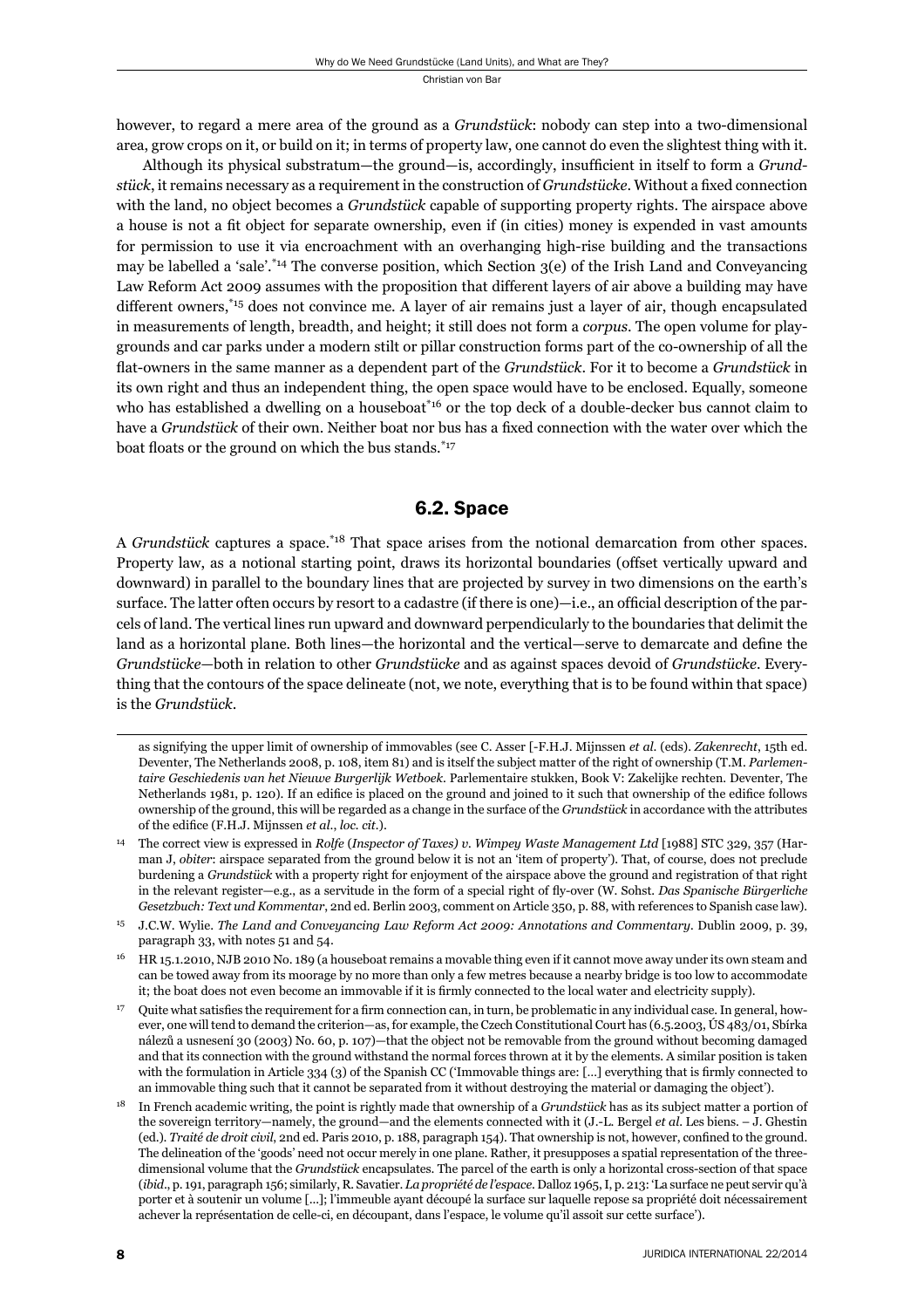The image of the *Grundstück* as a cube (which would arise from a square ground plot) is, however, an illustrative simplification. That does not have anything to do with the curvature of the earth, which for the purposes of property law for the most part can in any case be disregarded, and nor has it anything to do with the fact that the formation of *Grundstücke* is not dependent on adherence to particular geometric figures; even in the two dimensions of the surface, *Grundstücke* need not possess straight boundary lines. Rather, the aspect of the distance of the upper and lower horizontal lines from the contours of the (notional) ground area is what cannot be expressed meaningfully for property-law purposes in numerical measurements. *Grundstücke* do not end anywhere within (for example) 200 metres above and 30 metres below the surface of the earth.<sup>\*19</sup> Such a rule would not make sense for property law, because it would be too inflexible. The monopolisation of powers over an individual's living space must be shaped effectively, of course, so that investment in *Grundstücke* is worthwhile, but it must not exceed the degree of exclusive control that is tolerable for the commonwealth. That forces each legal system to make difficult evaluations of competing interests. Quite how far the subject matter of an immovable property right should extend vertically can be determined (in contrast to the horizontal limitation) only in consideration of the nature of the ground, the permitted modes of use, the location, and the interest of the community in also using the relevant space. In consequence, *Grundstücke* 'taper off' in height and depth. They may vary in their height and depth for different purposes and in a manner depending on their location and features.\*20

### 6.3. Subject matter and right

This peculiarity of *Grundstücke* is put into words more easily and handled more practically if it is visualised not from the standpoint of the subject matter itself but from the perspective of the particular rights in *Grundstücke* that are allowed. Seen in that manner, the model works without exception. European legal systems continually change perspective so far as provisions determining *Grundstücke* are concerned. They substitute for the description of the subject matter *Grundstück* a restriction of the content of the property right permitted to subsist in respect of it. As a frame of reference they, for the most part, define the most extensive property right in a *Grundstück*—on the continent, civilian ownership. In doing so, they implicitly also give an affirmative answer to the question of whether the same concept of *Grundstück* is really fitting for all property rights; the efficacy of the so-called limited property rights too is specified according to its content and not according to the volume of the thing to which it refers. A mortgage has the same *Grundstück* for its subject matter as ownership or another property right does.<sup>\*21</sup> Were the law to proceed otherwise and assign each property right and its specific configuration by the parties to its own *Grundstück*, the legal position would become dramatically complicated. Admittedly, possession assumes a special role. If to some extent the law on possession recognises possession of a part, it also recognises subject matter distinct from that over which ownership and other 'genuine' property rights subsist; consequently, acquisitive prescription of parts of another's *Grundstück* is made possible.<sup>\*22</sup> However, this merely confirms that

<sup>&</sup>lt;sup>19</sup> National rules on permitted heights for flying over a *Grundstück* do not alter this at all. They do not entail any universally valid statement as to the spatial volume of *Grundstücke*; rather, they address in this context merely an issue of detail. In Great Britain, for example, under the rules on air-traffic control (S.I. 1985/1714, reg. 5 (1) (e)), an aircraft may not fly 'closer than 500 feet [approx. 153 metres] to any person, vessel, vehicle or structure'. Special rules provide for take-off and landing. See also *Bernstein of Leigh* (*Baron) v. Skyviews & General Ltd* [1978] QB 479, 487G, per Griffiths J (one cannot have the absurdity of a trespass committed every time a satellite passes over a suburban garden). Common law has, in fact, always recognised immunities for the benefit of operators of aircraft. They derive from instances having to do with the operation of hot air balloons (*Pickering v. Rudd* (1815) 4 Camp. 219, 220f, 171 ER 70, 71) and in modern law have a statutory basis in Section 76 (1) of the Civil Aviation Act 1982.

<sup>20</sup> One example among thousands is furnished by *Grundstücke* located in the Athenian suburb of Ymittos. In order to prevent critically adverse impact on the circulation of air into the city of Athens, residents of the suburb may only build houses with no more than two storeys. A *Grundstück* in Ymittos hereby encompasses a lesser space than does a *Grundstück* in another part of the city.

<sup>21</sup> However, from the standpoint of some legal systems, the position is different if *Grundstücke* are 'merged'; in that case, an encumbrance burdening one of the original *Grundstücke* does not automatically extend to the new (larger) *Grundstück*. That legal outcome implies, however, that 'merger' of *Grundstücke* in such cases is a contradiction in terms. Conversely, if a *Grundstück* is partitioned, whether a burden remains for the new *Grundstücke* will depend on the nature of the encumbrance. § 1026 of the BGB, for example, provides: 'If the burdened *Grundstück* is partitioned, then, where the exercise of the real servitude is confined to a defined part of the burdened *Grundstück*, those parts that lie outside the area of exercise are freed from the servitude.'

<sup>22</sup> See for the common law *Zarb v. Parry* [2011] EWCA Civ 1306, [2012] 1 WLR 1240 and from the extensive body of Italian case law, for example, Cass. 27.2.2008, No. 5134, Riv. notariato 2008, p. 1069; Cass. 13.12.2005, No. 27413, Juris data DVD;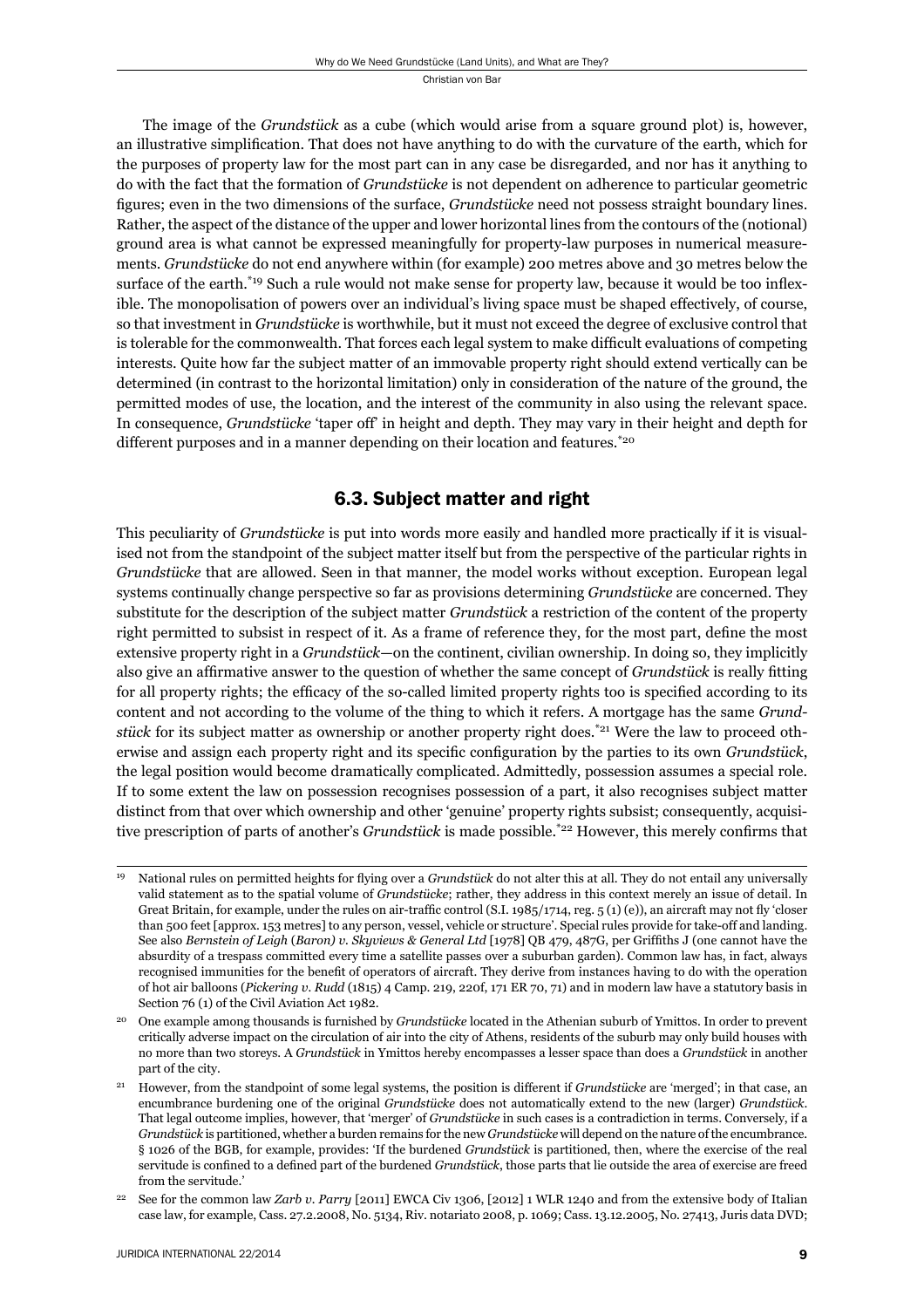everywhere possession oscillates between being a state of affairs and being a right. Since in England it is not *Grundstücke* that are registered but estates, some questions are posed there rather differently. Some property rights, such as rights of way and hunting rights, define their spatial reference points themselves, so to speak. Their outer boundaries are determined by the same rules that fix the outer boundaries of an estate. In other words, they are not tied to one or more *Grundstücke*; instead, they constitute independent units themselves.

The change in descriptive level from entity to ownership thereof is, admittedly, merely a dictate of practicability, but in theory it is not dishonest just because the existence of a thing is inseparably bound up with its capacity to be or become the subject matter of a property right; the notion of a thing is co-determined by the content of the property right. Hence, one may say that a *Grundstück* ends where the owner's entitlement to use ends—and that is the point from which the owner has no mere interest in user that is worthy of protection.

Because *Grundstücke* are conceived of as (normatively) demarcated spaces, minerals and other resources in the soil do not themselves constitute *Grundstücke*—even when, as seams of coal are, they are visibly set apart from other layers of earth. At best, they are immovables.

### 6.4. The formation of *Grundstücke* above and below the ground surface

Linguistically, the German word 'Grundstück' denotes *ein Stück des Grundes*—literally, 'a piece of ground'. A *Grundstück* is, accordingly, in the literal sense a surface, whereas a *Grundstück* in the legal sense is a space. To regard a *Grundstück* for the purposes of property law as a 'piece of ground' is to nurture a false conception of the 'corporeality' of *Grundstücke*. That point, together with the fact that nowhere today must 'ground' and 'building' necessarily be united in the same hands, makes it possible for space above and below the surface of the earth also to be regarded as *Grundstücke* for the purposes of property law, if the latter ascribes to them an independent capacity to be the subject matter of property rights. What is indispensable is merely the proposition that things designated as *Grundstück* must be firmly connected to the surface of the ground. All other aspects, in contrast, are merely a question of the effectiveness of juridical concepts. A spatial understanding of the concept of *Grundstück*, applied consistently, could appreciably lighten the load in the conceptual toolbox of property law.

Since all legal systems of Europe migrated (once more) towards the idea that at least certain parts of buildings—sometimes even entire buildings and other edifices constructed by humans—are to be regarded as distinct entities in property law, they have in essence effected a separate formation of *Grundstücke* in the space lying above and below the surface of the ground. In this manner, flats and other artificial spaces have normatively been rendered independent things. An obvious step is to regard them as *Grundstücke* on the basis that, in accordance with the provisions of the relevant legislation (e.g., on opening of a separate land registry file), they are separated from the other flats in the same building. The same applies to whole houses, individual storeys, cellars, and even naturally occurring subterranean spaces. Wherever ownership of *Grundstücke* is divisible horizontally as well as vertically, one must also tackle the question of which entities arise on account of the horizontal division. In terms of property law, they can only be *Grundstücke* in their own right.

Trib. Napoli 19.10.2005, Giur. Merito 2006, p. 1696; Cass. 24.5.2004, No. 9913, Juris data DVD; Cass. 11.6.1998, No. 5809, Mass. Giust. civ. 1998, p. 1287; Cass. 1.3.1995, No. 2332, Mass. Giust. civ. 1995, p. 480. The defence of *usucapio* (*eccezione di usucapione*) is typically raised in Italy in an action for adjustment of the boundary (*actio finium regundorum*); it requires complete and exclusive possession of part of the area (Cass. 24.5.2004, *loc.cit.*; Cass. 3.5.1993, No. 5115, Mass. Giust. civ. 1993, p. 800). German law recognises the possibility of partial possession of things in §865 of BGB. Any spatially delineated part of a thing can be the subject matter of partial possession, including, for example, a garden area or a parking space on another's *Grundstück* (MünchKomm [-Joost], BGB, Vol. VI, 5th ed. Munich 2009, §865, paragraph 3). Whether by means of partial possession it is possible to acquire an integral part of another's thing prescriptively (as advocated by Soergel [-*Marly*], BGB I, 13th ed. Stuttgart, Germany 2000, §93, paragraph 25) is, however, disputed (J. von Staudinger [J. Jickeli, M. Stieper. *Bürgerliches Gesetzbuch*. Berlin 2004, §93, paragraph 32). Under Article 1045 of the Greek Civil Code, in contrast, it is unproblematic for a neighbour to acquire ownership of part of an adjacent *Grundstück* by means of extraordinary *usucapio*. This presupposes 20 years of proprietary possession without interruption (Areopag. 980/2007, Isokrates database). The part of the *Grundstück* in dispute must be fenced off (e.g., Appeal Court of Larissa 894/2006, Isokrates Database; Areopag. 623/1999, Isokrates database) or determined with sufficient precision in some other manner. Where the nature of the ground rules out other possibilities, even continual exploration and monitoring of the land may suffice (Areopag. 1430/1992, Isokrates database; see also Areopag. 757/2008, NoB 56 [2008], p. 2450).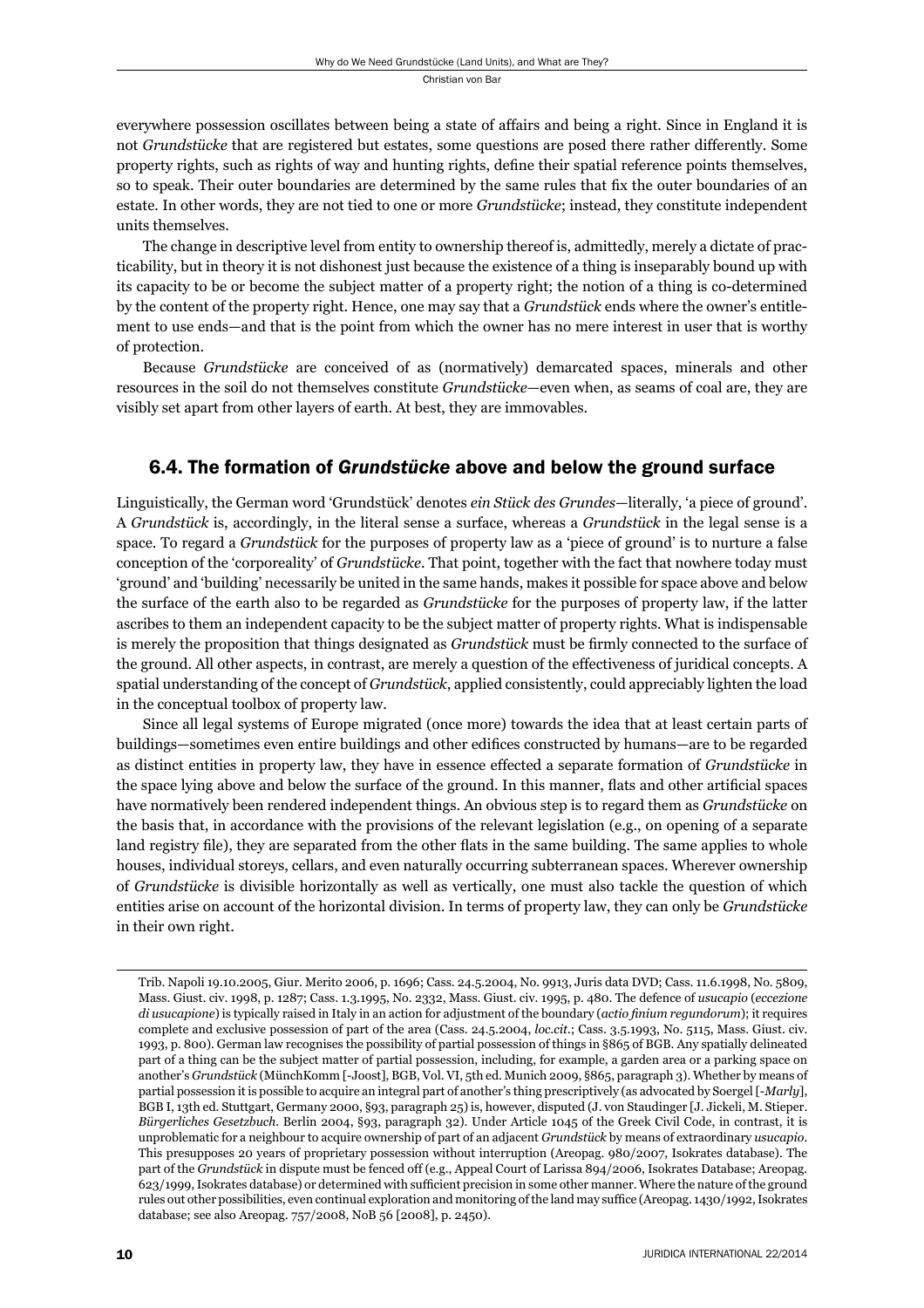#### 6.5. Formation of *Grundstücke* by partition of land

A *Grundstück* has to be individualised if it is to be able to discharge its function as a thing. The individualisation is effected by partition of the land in accordance with the rules of the law. In ally systems, those rules invoke the geometric figure of the two-dimensional area. Information about its size in square metres is not in itself sufficient to identify that area.<sup>\*23</sup> What is needed instead is its contours and its fixation by points of reference\*24; the fewer the demands a legal system makes regarding the form of a *Grundstück* and the more irregular its contours may be, the more such points of reference are needed. The area projected onto the planet by the contours and points of reference remains for its part a merely notional construct. That is hardly reflected in everyday speech, of course: in rural settings, people often speak of their 'area' when they mean their *Grundstück(e)*. In that case, spatial connotations reverberate in the word 'area'. It also enjoys an echo in the law, because if one knows the contours and the position of a *Grundstück*, one can set about defining the space that said *Grundstück* fills. The circumstances in which *Grundstücke* arise in Europe do not appear to have been grasped in all their details; it remains a task of comparative legal historical research to shed light on the subject.<sup>\*25</sup> Two basic models come into question. It is conceivable that at the start there was an occupation of parcels of land by earlier inhabitants and immigrants—made manifest to all and sundry by some means or other and, at any rate, accepted later by the legal system. However, it seems more realistic to suppose that at the beginning of the aeon that has moulded our present-day law, land was allocated to its users under a hierarchical feudal system of grants with the nature of a franchise: a legal transaction as a matter of form but an act of sovereignty as a matter of substance. In England, the consequences of this model are still palpable to this day.\*26 In the allocation of landed estates for the grantee's own use, the first step was completed towards the formation of *Grundstücke*. The smaller the sub-units became, the more precisely the course of the border had to be marked out. A *Grundstück* was identified in that allocated parcel of land as soon as the legal system furnished the private rights referable to it with *erga omnes* effects and permitted their transfer. Formation of *Grundstücke* and recognition of ownership of land went hand in hand: in allowing ownership of land, one created *Grundstücke*; in creating *Grundstücke*, one made ownership of land possible. In contrast, the formation of *Grundstücke* and the substance of ownership are not interwoven: the emergence of *Grundstücke* does not presuppose a notion of ownership that has a civilian character—that is, a concept in which the right of ownership is perpetual and indivisible. There is nothing in the internal logic of property law that compels one to deploy an identical right of ownership across all types of things; it is only necessary that each of those rights of ownership specify the subject matter of the right.

<sup>23</sup> Tellingly. According to TS 12.5.2010, RAJ 2010 No. 3692, p. 10570, an action for vindication under Article 348 of the Spanish CC may only be raised once the thing in question is individualised—with the aid of, among other things, precise specification of the surface area by means of the four cardinal points, such that the lay of the thing is fixed. Accordingly, a site plan is required. It is not sufficient for the purposes of Article 348 CC to invoke a right of ownership of a ground area with a specified size in square metres. See also the Czech Supreme Court 23.1.2002, 22, Cdo 96/2000, Soubor civilních rozhodnutí Nejvyššího soudu C 987 (even for the purposes of acquisitive prescription, a *Grundstück* must at least 'show' itself) and OLG Frankfurt/Main 28.1.1985, MittRhNotK 1985, pp. 43, 44 (one cannot 'conceive of ownership of a *Grundstück* differently from ownership of a defined area of the ground').

<sup>24</sup> For example, Areopag. 1170/2011, Isokrates database (contracts pertaining to *Grundstücke* must state the exact measurements of the *Grundstück*, the boundaries of the *Grundstück*, and the names of the neighbouring owners, and they must be notarised; furthermore, a topographical plan of the *Grundstück* is required, which depicts the *Grundstück* in the context of its neighbouring *Grundstücke* and the road layout and shows not merely the form of the *Grundstück* but also its exact location, direction, and area, and this plan must be notarised (a cadastre exists only for the Ionian Islands and the Dodecanese—that is to say, for the areas that were conquered by Napoleon and intermittently had their own civil codes; there, the parties can make do with a reference to the entry in the cadastre)) and J.L. Bergel *et al*. (see Note 18), p. 193, paragraph 157 (the separation of ownership of an immovable begins with the demarcation of the ground area by charting of the parting line with the adjacent *Grundstücke*). The English system works with a so-called title plan—that is, a contour based on the Ordinance Survey maps. Such a plan is required for the registration (Land Registration Rules 2003, SI 1417, r.  $5$  (a)). An official illustration can be found at http://eservices.landregistry.gov.uk/www/wps/QDMPS-Portlet/resources/example\_title\_plan.pdf; for details, see the Land Registry's Practice Guide 40 (22 June 2012) and its supplements (http://www.landregistry.gov.uk/ professional/guides/practice-guide-40), particularly Supplement 5 (on title plans).

<sup>&</sup>lt;sup>25</sup> Broadly to the same effect, see P. Grossi. *La proprietà e le proprietà nell'officina dello storico*, Quaderni fiorentini XVII (1988), pp. 359, 394 *ff*. See also C. Castronovo, S. Mazzamuto. *Manuale di diritto privato europeo*, Vol. II: Proprietà obbligazioni contratti. Milan 2007, pp. 28–31.

Traces of this can, of course, be identified in other legal systems. The Greek state, for example, has remained a sort of superior owner of the so-called Vakúfia. These are areas that were not in private ownership within the Ottoman Empire and that served religious purposes instead or belonged to the general public or community. Under the terms of the London Protocol of 3.2/22.1.1830, the newly created Greece accepted the usufructuary and administrative rights of the Muslim population in respect of these areas; the state became their superior owner (among other items from the case law addressing this, see Areopag. 454/2011, NoB 59 (2011), p. 2177; Appeal Court of Larissa 384/2011, Isokrates database).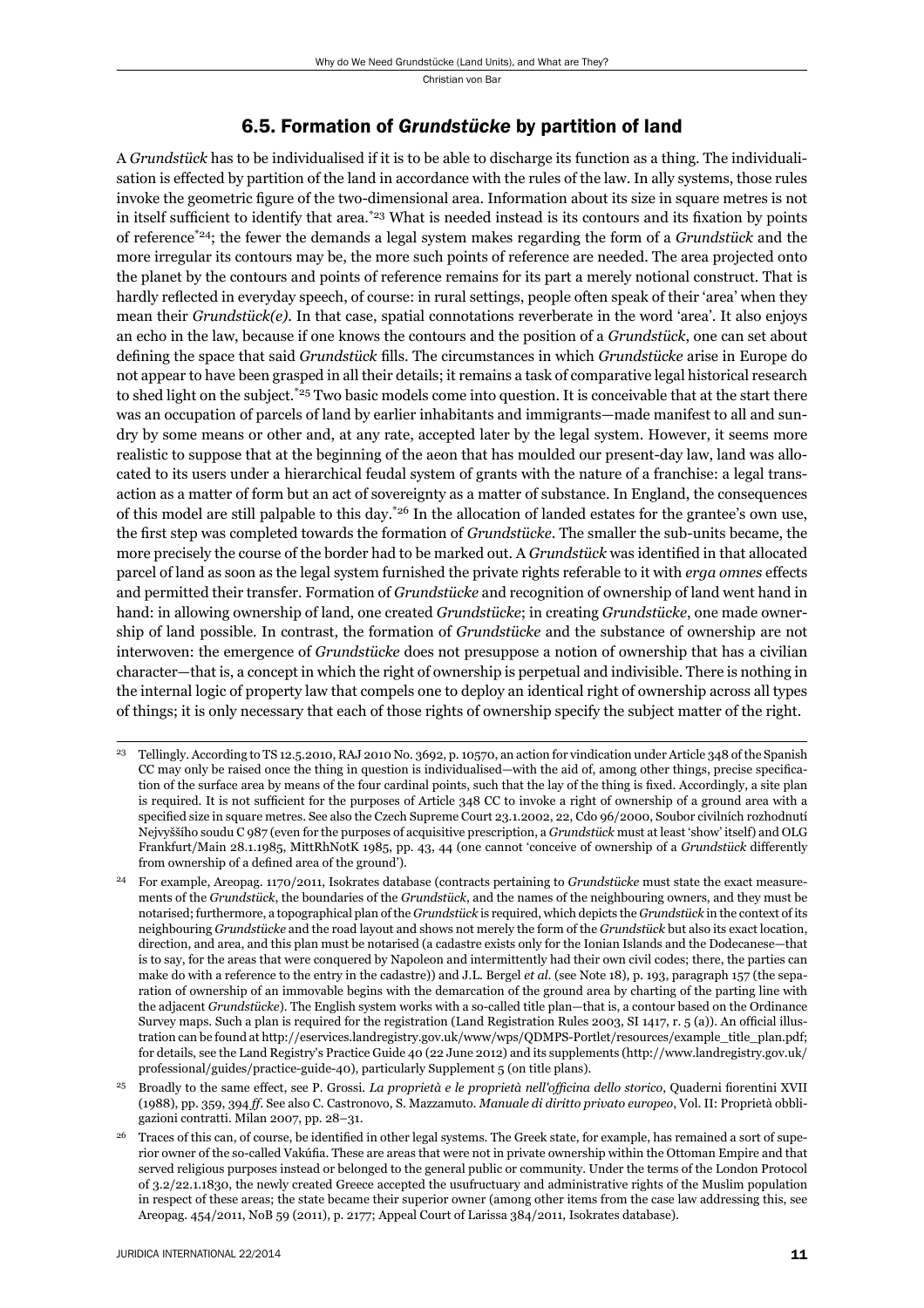#### 6.6. Changes in the *Grundstück*'s make-up

Save for special restrictions on dealings, the formation of a *Grundstück* is bound up with the possibility of transfer and acquisition of ownership of it. *Grundstücke* are not, however, entities that are fixed for all eternity. Their aggregate number can be increased by partition and sometimes may even be reduced by merger. With *Grundstücke*, such processes are, of course, clearly more complicated than with real things. To achieve the same effect with real things, one need only break them up, take them apart, or assemble them in such a way that a new commodity comes into being. In each case, a merely physical occurrence suffices to bring about a new object capable of being owned. *Grundstücke*, in contrast, are normative things, and, therefore, their partition and merger too are normative processes. The mere planting of a hedge, digging of a ditch, or building of a wall do not make two *Grundstücke* out of one; nor does the removal of the hedge or wall or the fi lling in of the ditch make one *Grundstück* out of two—not even when they have the same owner.\*27

The merger of *Grundstücke* is a comparatively rare occurrence. Typically, the underlying reason lies outside property law and also, accordingly, the mechanisms are often just as extraneous. The most frequently cited example is the merger of *Grundstücke* in the course of intervention by public authorities acting under statutory powers so as to effect a consolidation or re-parcelling of land. A more difficult question to answer is whether *Grundstücke* can also be merged through the exercise of a right of ownership subsisting in relation to them. That is because a 'merger' of *Grundstücke* effected at the initiative of their owners is unproblematic from a property-law point of view only if it is related to two hitherto completely unencumbered *Grundstücke*—in which case, from the isolated standpoint of the right of ownership, the merger is also meaningless. It is undertaken merely to simplify what has become a complicated set of entries in the land register or in order to satisfy the demands of planning law, which requires a specified minimum area of ground for the construction of a building. One may maintain, therefore, that the consolidation of two *Grundstücke* is always a process that is prompted by 'externalities'; it always follows the internal logic of re-parcelling of land and never the logic of property law. Such a process can certainly cause appreciable difficulties for property law if, for the purposes of obtaining planning permission, *Grundstücke* have to be consolidated that are already burdened with rights of third parties. If a union of two *Grundstücke* is not precluded precisely because of that complication or at least made dependent on the agreement of the creditors about the priority of their rights in respect of the new *Grundstück* that is to emerge,\*28 the law must itself decide what is to happen with the encumbrances burdening the original *Grundstücke*.

It is comparatively easy to interpret the partition of *Grundstücke* coherently in property-law terms. A partition of *Grundstücke*—if it is not the consequence of action by a public authority under public law (such as a compulsory acquisition)—results either from the fulfilment of a requirement in a norm of property law that provides for the acquisition by operation of law of parts of a *Grundstück* or from an exercise of the right of ownership of the *Grundstück* being partitioned that is dependent on the participation of others. The law on acquiring ownership by operation of law has the effect of creating new *Grundstücke* primarily by virtue of its rules on prescription. Moreover, many legal systems count their law on good-faith acquisition as within this domain. In some places at any rate, on the assumption that there is an appropriate system of land registration in place, those land-registration rules may also effect the creation of new *Grundstücke*. \*29 Under

<sup>27</sup> Occasionally, of course, there is dispute as to whether, where two adjacent areas belong to the same owner, there is not already a single immovable. The Polish Supreme Court 30.10.2003, IV CK 114/2002, OSNC 2004/12/201, Biul.SN 2004/12/6 answered this question in the negative. Neighbouring *Grundstücke* that are owned by the same person but have different registrations in the land registry remain different immovables for as long as they are not joined in a single land registration. The Polish Supreme Court 27.12.1994, III CZP 158/94, OSNC 1995/4/59 took the contrasting view that an immovable is an area that is owned by a holder of rights and that is enclosed externally by *Grundstücke* belonging to other holders of rights; the position with regard to the land registration is immaterial.

<sup>28</sup> Under Article 22 (2) of the Polish Land Registration and Mortgages Act, land that is burdened with limited property rights can only be merged if the persons entitled to do so agree on the priority of these rights over the land that arises out of the merger. In the Czech Republic, almost every merger (and every partition) of *Grundstücke* requires the permission of the local planning authority. Permission must be applied for by all owners of the *Grundstücke* involved, under §77 in conjunction with §82 (2) of the Planning Law, 183/2006, as quoted in the *Czech Law Gazette*—the result is a 'planning decision' (*územní rozhodnutí*). Only *Grundstücke* of the same kind can be merged; one cannot unite a garden with a field. Above all, §4 (7) of the Katasterverordnung (26/2007 in the *Czech Law Gazette*) must be heeded: 'It is not allowed to merge parcels or parts of parcels for which there are diverse statements of rights or diverse statements related to rights. Parcels and parts of parcels for which a real burden is registered, the extent of which is recorded in a geometric plan, constitute an exception.'

<sup>29</sup> In France, for example, the publicity of the register in cases associated with *Grundstücke* (*publicité foncière*) makes it possible to identify a *Grundstück*. That is because the register of immovables (*fichier immobilier*) established in 1955 facilitates the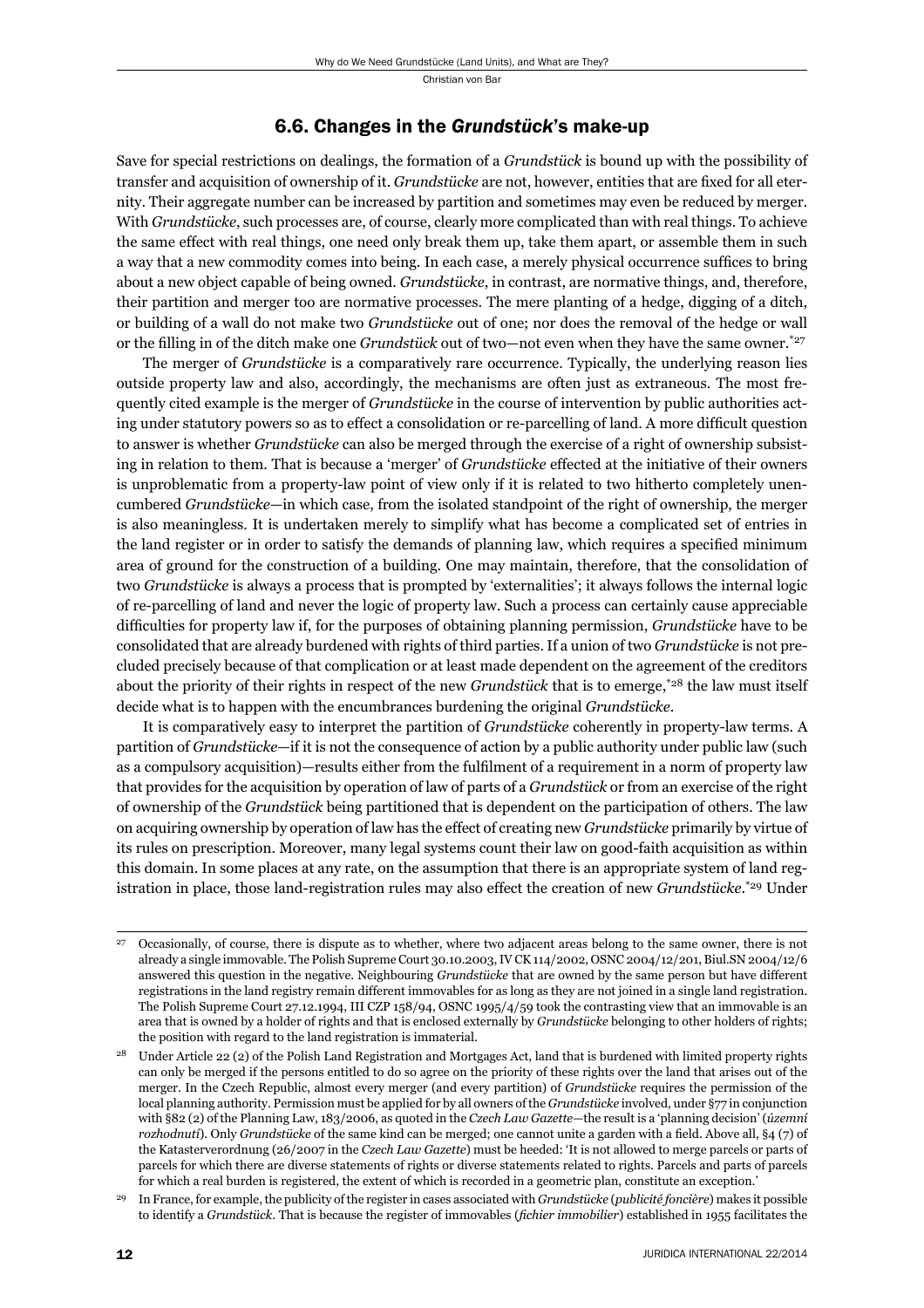German law, for example, public faith in the land register (see §892 of the German BGB) is related to not merely the property rights it records but also even the very existence of the *Grundstück* that is registered.\*30

Continuity of pre-existing encumbrances poses a far less acute problem in relation to partition, as opposed to merger, of *Grundstücke*. That is because the universal principle is for encumbrances of the original *Grundstück* to continue in relation to the newly constituted *Grundstück(e)*.

## 7. The formation of *Grundstücke* and the character of the ground

The character of the surface of the earth that belongs to the *Grundstück* is, as a rule, irrelevant for the actual formation of the *Grundstück*. The subject matter may be either an urban space or a rural one; equally a *Grundstück* can consist of a building plot, arable land, meadowland, woodland, or waste land, and it may lie in the hills or on the plains. The surface of the ground is inconsistent with the capacity of its parts to be the subject matter of property rights only if the physical character is such as to cause the legislator to reserve land of the relevant type for state ownership or in some other way render it *extra commercium*. Statutory provisions that prohibit the partition of agricultural or forestry land into units below a set minimum size ultimately have the same effect. That is because such rules boil down to the rule that agricultural land and forestry land must be of at least the given minimum size if they are to qualify as the subject matter of property rights. In all other cases, however, the classification of *Grundstücke* according to the character of the surface of the ground is material only with respect to the type of property rights possible for use of that land.\*31

search for an existing *Grundstück* by means of various registers—namely, a personal register for every holder of a property right in an immovable, a register for every immovable, and a register of parcels (which encompasses multiple pools of owned parcels on the basis of the cadastre). In France, the publicity in cases related to *Grundstücke* has only a declaratory effect. It has no significance for the relationship between vendor and purchaser or for the question of transfer of ownership between them. The statements in the register serve merely to protect a third party who has acquired competing rights from the same transferor (L. Aynès, P. Crocq. *Les sûretés: La publicité foncière*, 5th ed. Paris 2011, p. 287, paragraph 634). This follows from Article 30 (1) of Decree 55-22, of 4.1.1955, on the reform of publicity in matters related to *Grundstücke* ('Décret n° 55-22 portant réforme de la publicité foncière'). *Inter vivos* dispositions of *Grundstücke* that are not registered are effective only against those third parties who acquire competing rights to the same *Grundstück* from the same transferor on the basis of transactions that require registration. Publicity has the function, moreover, of furnishing the administration with information about the relevant *Grundstück*. The legal position in Belgium conforms to the same model in all essential respects. Registration is not a requirement for the effectiveness of the transaction with regard to the relationship between the parties *inter se*. Registration in the register (*transcription*) is necessary only in order to confer effectiveness on the transaction with regard to third parties (Article 1 of the Law of 16 December 1851 on the Revision of the System of Hypothecs, or the *Loi sur la révision du régime hypothécaire*; for details, see M. Grégoire. *Publicité foncière, sûretés réelles et privilèges*. Brussels 2006, p. 40, paragraph 125). Things are exactly the same under Article 2644 of the Italian CC:

The legal transactions listed in the previous article are not effective against third parties who, on whatever legal basis, have acquired rights in respect of the immovable on the basis of a registration effected before the registration of those legal transactions. After registration [of those transactions], a [later] registration of rights acquired from the predecessor in title [of the party first registering] can have no effect as against the party first registering, even if the acquisition [by the party registering later] is referable to an earlier date.

<sup>30</sup> BayObLG 6.2.1981, MittBayNot 1981 pp. 125, 126; BayObLG 11.5.1995, MittBayNot 1995, pp. 291, 293 ('The public faith in the register also extends to the fact that the registered *Grundstück* legally exists as such') and also OLG Frankfurt 28.1.1985, MittRhNotK 1985, pp. 43–44 ('Since one cannot conceive of ownership of a *Grundstück* other than in relation to a defined area of the ground, the registration of the area of the *Grundstück* belongs to the part of the content of the register that maps to the public faith in the register'). For further details, see J. von Staudinger (-*Gursky*), *Bürgerliches Gesetzbuch*. 2008, §892, paragraph 33.

<sup>31</sup> Article 204 (1) of the Portuguese CC expressly includes as immovables, among other things, 'the agricultural and the urban' *Grundstücke* and, moreover, the 'waters' (and Article 204 (2) of the Portuguese CC elaborates on what is meant by an 'agricultural' or 'urban' *Grundstück*), but this terminology taken from Article 374 of the Portuguese CC of 1867 has been retained only for tenancy-law and tax-law purposes (Pires de Lima. Das coisas. – *BMJ* 91 (1959), pp. 207, 211; Pires de Lima, Antunes Varela. *Código Civil Anotado: Artigos 1.°-761.°* (Vol. 1), 4th ed. Coimbra, Portugal 1987, comment 3 on Article 204, p. 196; on tax law, see also A. Menezes Cordeiro. *Tratado de direito civil português*, Vol. I: Parte geral. Part 2: Coisas, 2nd ed. Coimbra, Portugal 2002, p. 127). To escape the difficulties in distinguishing between a *prédio rústico* and a *prédio urbano*, tax law has recently adopted the notion of the mixed *Grundstück* (*prédio misto*). In the private-law context, however, that too is of no importance (J.A.C. Vieira. *Direitos reais*. Coimbra, Portugal 2008, p. 160). In Italy, the position is no different, although there legislation distinguishes between agricultural (Article 846 *ff.* of the Italian CC) and urban (Article 869 *ff.* of the Italian CC) immovables. The reason for this distinction is entirely a public-law one. Whilst the Spanish Civil Code does not draw a distinction between *fincas rústicas* and *fincas urbanas*, the matter is addressed in case law and scholarly writing. It hinges on the locality where the *Grundstück* is situated and, moreover, on, among other things, the area's population density, the existence of surrounding development, and the current use (W. Sohst (see Note 14), comment on Article 1523,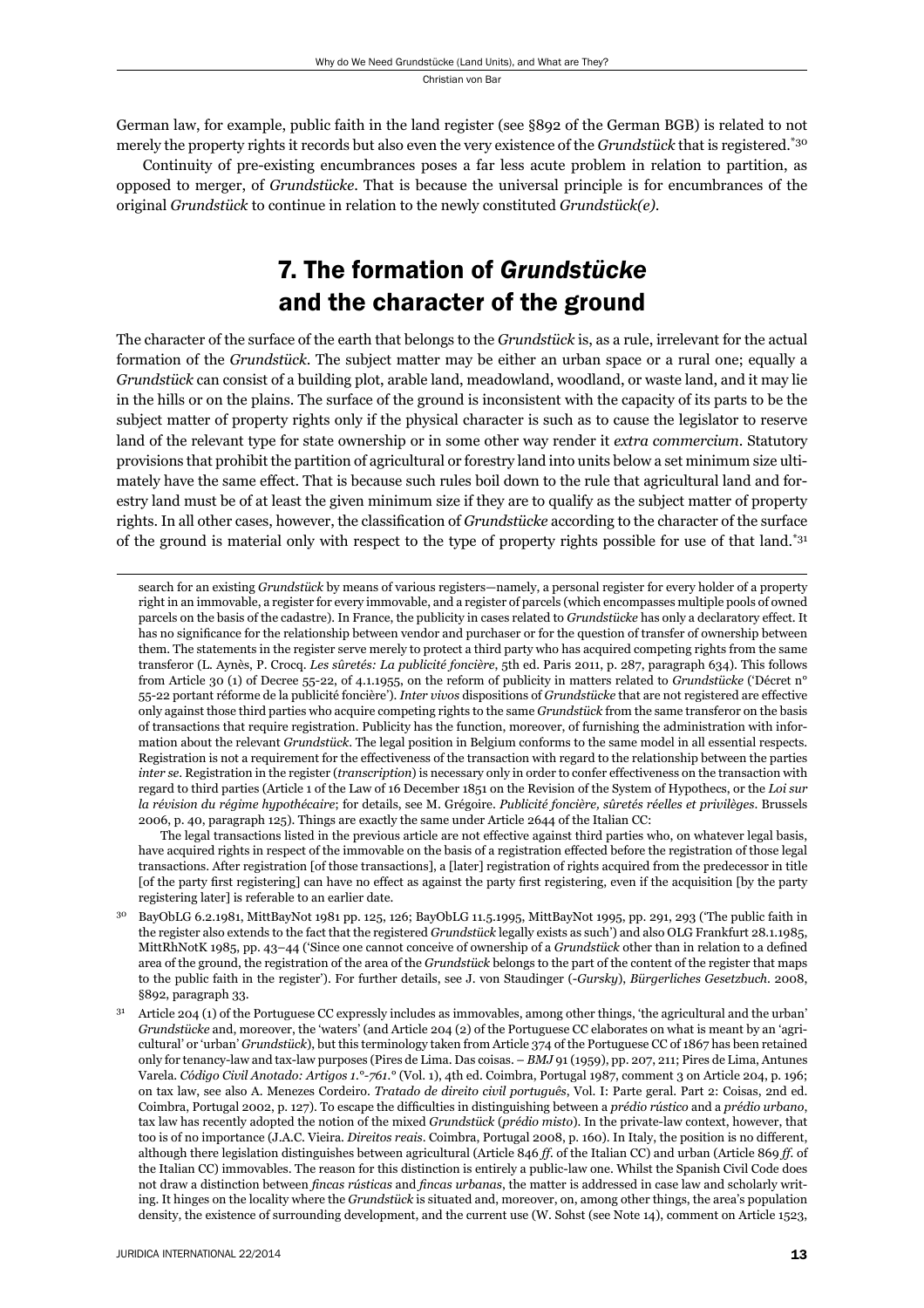Where, additionally, special modes of acquisition fall to be considered, that is typically not a matter of property law but rather of public-law requirements to obtain consent. A more precise analysis is called for only for those spaces whose visible surface is partly or completely filled with water. In those cases, a distinction has to be drawn along several lines—in particular, according to whether the water is flowing or static and, furthermore (in either case), whether the water falls under a regime of public law or of private law. However, consideration of that aspect of matters cannot be developed further within the confines of this contribution.

### 8. *Grundstücke*, not immovables

There remains the question of the relationship between 'Grundstücke' and 'immovables' ('immovable things'). Of course, one might take the view that all is entirely the same whichever word one uses to denote the parts of the planet Earth that are capable of being the subject matter of property rights—be they *Grundstücke*; immovables (or immovable things); or, to borrow from the title of Alfred Ross's immortal article on legal realism, simply 'tû-tû'.\*32 A fair number of jurists thus regard 'Grundstücke' (or, more precisely, the relevant national language's word for a parcel of land) and 'immovable' to be one and the same.\*33 That is true even for many in Germany, where the BGB takes pains to avoid the notion of an 'immovable thing' and refers only to 'Grundstücke'. In recognising 'movable things', the BGB also implies its counterpart the 'immovable thing'—even though it uses the term 'Grundstücke'.\*34 While that might be so, it does not resolve our difficulty. That difficulty, moreover, is not a mere consequence of the fact that other legal systems regard the *fonds de terre*, *tierras*, or whatever they may be called as only a subset of immovables (such that every plot of ground is an immovable but not every immovable is ground) while the common law manages to avoid both concepts and makes do with 'land'. In their essence, they all display the same weakness. They classify entities according to a criterion that is of relevance to property in, at best, secondary contexts; in other words, they tackle the secondary question before the main one. The first question, which alone is the focus of this contribution, is this: what exactly is the specific subject matter of an exclusive right of use of the ground? That question is not answered by the term 'land' or 'immovable' (referring to *immeuble* or *unbewegliche Sache*); someone who actually equates immovables and *Grundstücke* merely swaps words without advancing the substance of the matter one jot. This is because one might perhaps say that the surface of the ground, a house, a body of water, a farm animal\*35, or a right over another's *Grundstück* is 'land' or an 'immovable' but not that they are *Grundstücke* in the sense that, in our view, matters.

pp. 263–264). Not all of the *Grundstücke* in the countryside are *fi ncas rústicas*, and not all *Grundstücke* in urban areas are *fi ncas urbanas* (R.M. Roca-Sastre *et al*. *Derecho hipotecario*, 9th ed. Vol. III. Barcelona 2008, pp. 203–210). The owners of neighbouring *Grundstücke* enjoy under Article 1523 (1) of the Spanish CC a right of pre-emption in respect of a *fi nca rústica* that is no larger than a hectare and is actually used for agriculture (details can be found in the Law on the Modernisation of Agricultural Development (Law 19/1995, of 4.7.1995, 'Ley de Modernización de las Explotaciones Agrícolas'); see M. Eberl, B. Selbherr. *Immobilienrecht in Europa: Spanien*. – S. Frank, T. Wachter. *Handbuch Immobilienrecht in Europa*. Heidelberg, Germany 2004, pp. 1391, 1407). Finally, the Roman-law distinction between agricultural land (*praedia rustica*) and town land (*praedia urbana*) survives also in some of the provisions of the Greek Civil Code (e.g., in its Articles 619, 620, 1024, 1029, 1162, and 1163). Town land is land that by custom or law is destined to be built or rebuilt upon, irrespective of whether or not it has already been built on (Areopag. 498/1953, NoB (A) 1953, p. 855; Areopag. 632/1967, NoB 16 [1968], p. 239; Areopag. 1793/2006, ArchN 2007, p. 582) and regardless also of the public-law planning on land use. Agricultural land serves the cultivation of fruits (Areopag. 534/1956, NoB 5 [1957], p. 184; Areopag. 632/1967, *loc.cit.*; Areopag. 506/1965, NoB 14 [1966], p. 425). However, the distinction enjoys only limited significance in a purely property-law context—e.g., where the question is who the direct possessor of the *Grundstück* is. That is because the question of whether a person exercises normal control over the *Grundstück* depends on whether that person undertakes the actions corresponding with the nature of the land (C.L. Kousoulas. *Empragmato Dikaio*. Athens and Thessaloniki 2004, p. 138).

<sup>32</sup> The article, originally written in Danish, has been published at least three times: in the *Festschrift for Henry Ussing* (Copenhagen, Denmark 1951), pp. 468–484; in *Scandinavian Studies in Law* 1957, pp. 138–153; and in *Harvard Law Review* 1956–57, pp. 812–825.

<sup>33</sup> This is the position under Article 18 (1) of the Slovenian Property Code (*SPZ)* (on which see M. Tratnik. Das neue slowenische Sachenrecht. – *WGO Monatshefte für Osteuropäisches Recht* 45 (2003), pp. 94, 99); under §119 (2) of the old Czech Civil Code (of 1964) and §498 (1) of the new one (of 2014); and in numerous other countries, such as Sweden, where *fastighet* and *jord* are only rarely sharply distinguished (in *Svenska Akademins Ordbok*, at http://g3.spraakdata.gu.se/saob/, however, 'jord' appears as a term denoting the object of ownership of land).

<sup>34</sup> For example, Staudinger (-*Jickeli/Stieper*), BGB (2004), preliminary comment on §§ 90–103, paragraph 37 ('Immovable things are *Grundstücke*, including their integral component parts').

<sup>35</sup> E.g., Article 524 of the French, Belgian, and Luxembourg civil codes. See also Article 334 (6) of the Spanish CC (wherein facilities for breeding animals and beehives count as immovables if connected to a *fi nca*, though the animals themselves do not).